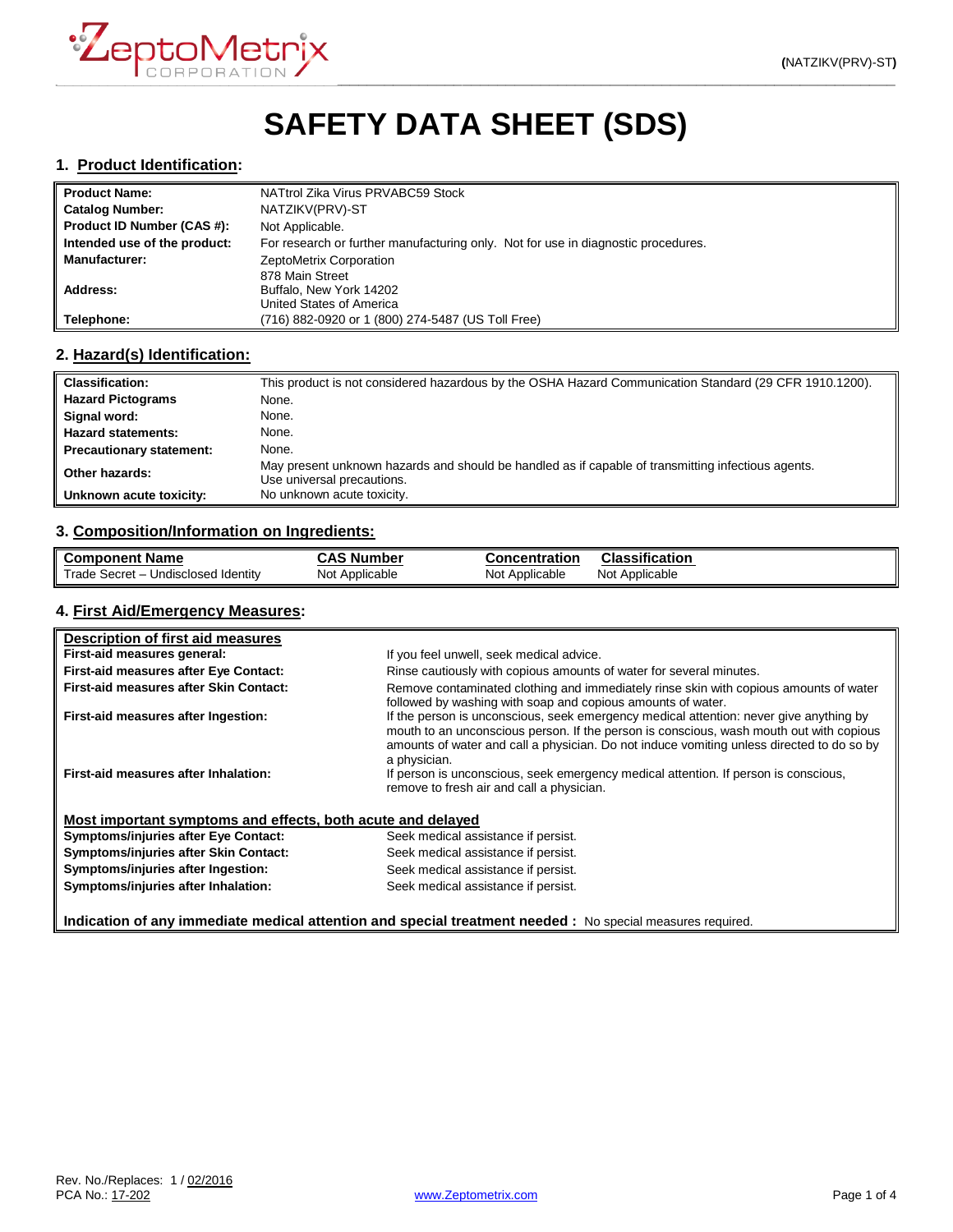

# **5. Fire and Explosion Measures:**

| <b>Extinguishing Media</b><br>Suitable extinguishing media: | Use an extinguishing agent suitable for the surrounding area.                                                                              |
|-------------------------------------------------------------|--------------------------------------------------------------------------------------------------------------------------------------------|
| Unsuitable extinguishing media:                             | Use an extinguishing agent suitable for the surrounding area.                                                                              |
| Special hazards arising from the substance or mixture       |                                                                                                                                            |
| Fire hazard:                                                | No known hazards.                                                                                                                          |
| <b>Explosion hazard:</b>                                    | No known hazards.                                                                                                                          |
| <b>Reactivity:</b>                                          | No known hazards.                                                                                                                          |
| <b>Advice for firefighters</b>                              |                                                                                                                                            |
| <b>Firefighting instructions:</b>                           | Exercise caution when fighting a fire.                                                                                                     |
| Protection during firefighting:                             | Firefighters should wear protective gear. Do not enter fire area without proper protective<br>equipment, including respiratory protection. |

#### **6. Accidental Release Measures:**

| Personal precautions, protective equipment and emergency procedures                      |                                                                                                  |  |
|------------------------------------------------------------------------------------------|--------------------------------------------------------------------------------------------------|--|
| General measures:                                                                        | Use appropriate personal protective equipment (PPE) and appropriate laboratory<br>procedures.    |  |
| For non-emergency personnel                                                              |                                                                                                  |  |
| <b>Protective equipment:</b>                                                             | Use appropriate personal protective equipment (PPE).                                             |  |
| <b>Emergency procedures:</b>                                                             | Use appropriate emergency laboratory procedures.                                                 |  |
| For emergency responders<br><b>Protective equipment:</b><br><b>Emergency procedures:</b> | Use appropriate personal protective equipment (PPE).<br>Use appropriate emergency procedures.    |  |
| Methods and material for containment and cleaning up                                     |                                                                                                  |  |
| For containment:                                                                         | Contain material in accordance to State and Federal regulations.                                 |  |
| Methods for cleaning up:                                                                 | Follow and dispose of material in accordance to State and Federal waste disposal<br>regulations. |  |

## **7. Handling and Storage:**

| Precautions for safe handling: | Handle in accordance with good laboratory practices and safety procedures. |
|--------------------------------|----------------------------------------------------------------------------|
| <b>Storage conditions:</b>     | Store in a dry and cool place. Keep container closed when not in use.      |
| Incompatible products:         | No Data Available.                                                         |
| Incompatible materials:        | No Data Available.                                                         |
| Storage:                       | Recommended storage temperature 2-8 degrees Celsius.                       |

# **8. Exposure Controls and Personal Protection:**

| Appropriate engineering controls:<br><b>Personal Protective Equipment:</b> | Use universal precautions. Product may present unknown biohazard.<br>Use laboratory coat, protective gloves, safety glasses and suitable protective clothing. |
|----------------------------------------------------------------------------|---------------------------------------------------------------------------------------------------------------------------------------------------------------|
| Pictograms:                                                                |                                                                                                                                                               |
| <b>Eye/Face protection:</b>                                                | Wear in accordance with good laboratory practices and safety procedures.                                                                                      |
| Skin and body protection:                                                  | Wear in accordance with good laboratory practices and safety procedures.                                                                                      |
| <b>Respiratory protection:</b>                                             | Wear in accordance with good laboratory practices and safety procedures.                                                                                      |
| Hand protection:                                                           | Wear in accordance with good laboratory practices and safety procedures.                                                                                      |
| <b>Mechanical protection:</b>                                              | Wear in accordance with good laboratory practices and safety procedures.                                                                                      |
| Special work practices:                                                    | Follow purchaser's safety program.                                                                                                                            |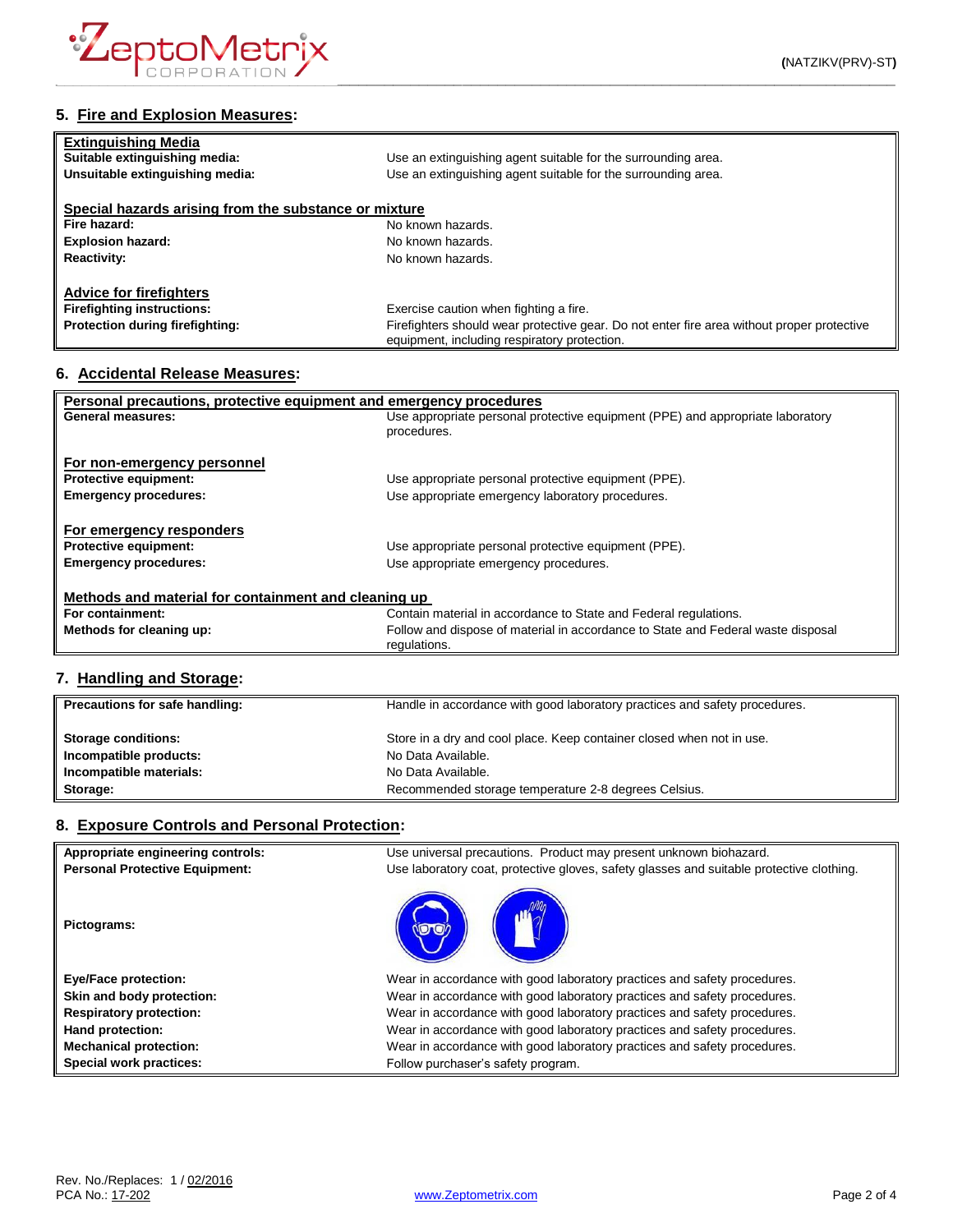| <b>Physical State:</b>                        | Liquid at room temperature. |
|-----------------------------------------------|-----------------------------|
| Appearance/color:                             | Clear, pale amber solution. |
| Odor:                                         | No Data Available.          |
| Odor threshold:                               | No Data Available.          |
| pH:                                           | No Data Available.          |
| Melting point/freezing point:                 | No Data Available.          |
| <b>Boiling point:</b>                         | No Data Available.          |
| Flash point:                                  | No Data Available.          |
| <b>Evaporation rate:</b>                      | No Data Available.          |
| <b>Flammability:</b>                          | No Data Available.          |
| Upper/lower flammability or explosive limits: | No Data Available.          |
| Vapor pressure:                               | No Data Available.          |
| Vapor density:                                | No Data Available.          |
| <b>Relative density:</b>                      | No Data Available.          |
| Solubility(ies):                              | No Data Available.          |
| <b>Partition coefficient:</b>                 | No Data Available.          |
| Auto-ignition temperature:                    | No Data Available.          |
| Decomposition temperature:                    | No Data Available.          |
| <b>Viscosity:</b>                             | No Data Available.          |
| Other information:                            | No Data Available.          |

#### **10. Stability and Reactivity:**

| <b>Reactivity:</b>                  | No Data Available.                                                                                      |
|-------------------------------------|---------------------------------------------------------------------------------------------------------|
| <b>Chemical stability:</b>          | The product is stable.                                                                                  |
| Possibility of hazardous reactions: | Under normal conditions of storage and use, hazardous reactions will not occur.                         |
| <b>Conditions to avoid:</b>         | No Data Available.                                                                                      |
| Incompatible materials:             | No Data Available.                                                                                      |
| Hazardous decomposition products:   | Under normal conditions of storage and use, hazardous decomposition products should<br>not be produced. |

#### **11. Toxicological Information:**

| <b>Skin corrosion/irritation:</b>                   | No Data Available. |
|-----------------------------------------------------|--------------------|
| Eye damage/irritation:                              | No Data Available. |
| <b>Respiratory damage/irritation:</b>               | No Data Available. |
| Ingestion damage/irritation:                        | No Data Available. |
|                                                     |                    |
| Specific target organ toxicity (single exposure):   | No Data Available. |
| Specific target organ toxicity (repeated exposure): | No Data Available. |
| Numerical measure of toxicity:                      | No Data Available. |
| Symptoms/injuries after skin contact:               | No Data Available. |
| Symptoms/injuries after eye contact:                | No Data Available. |
|                                                     |                    |
| Symptoms/injuries after inhalation:                 | No Data Available. |
| Symptoms/injuries after ingestion:                  | No Data Available. |

## **12. Ecological Information:**

| Ecotoxicity:                   | No Data Available. |
|--------------------------------|--------------------|
| Persistence and degradability: | No Data Available. |
| Bioaccumulative potential:     | No Data Available. |
| <b>Mobility in soil:</b>       | No Data Available. |
| Other adverse effects:         | No Data Available. |

#### **13. Disposal Information:**

| Waste disposal recommendations: | Dispose of material in accordance to local, State and Federal waste disposal regulations. |
|---------------------------------|-------------------------------------------------------------------------------------------|